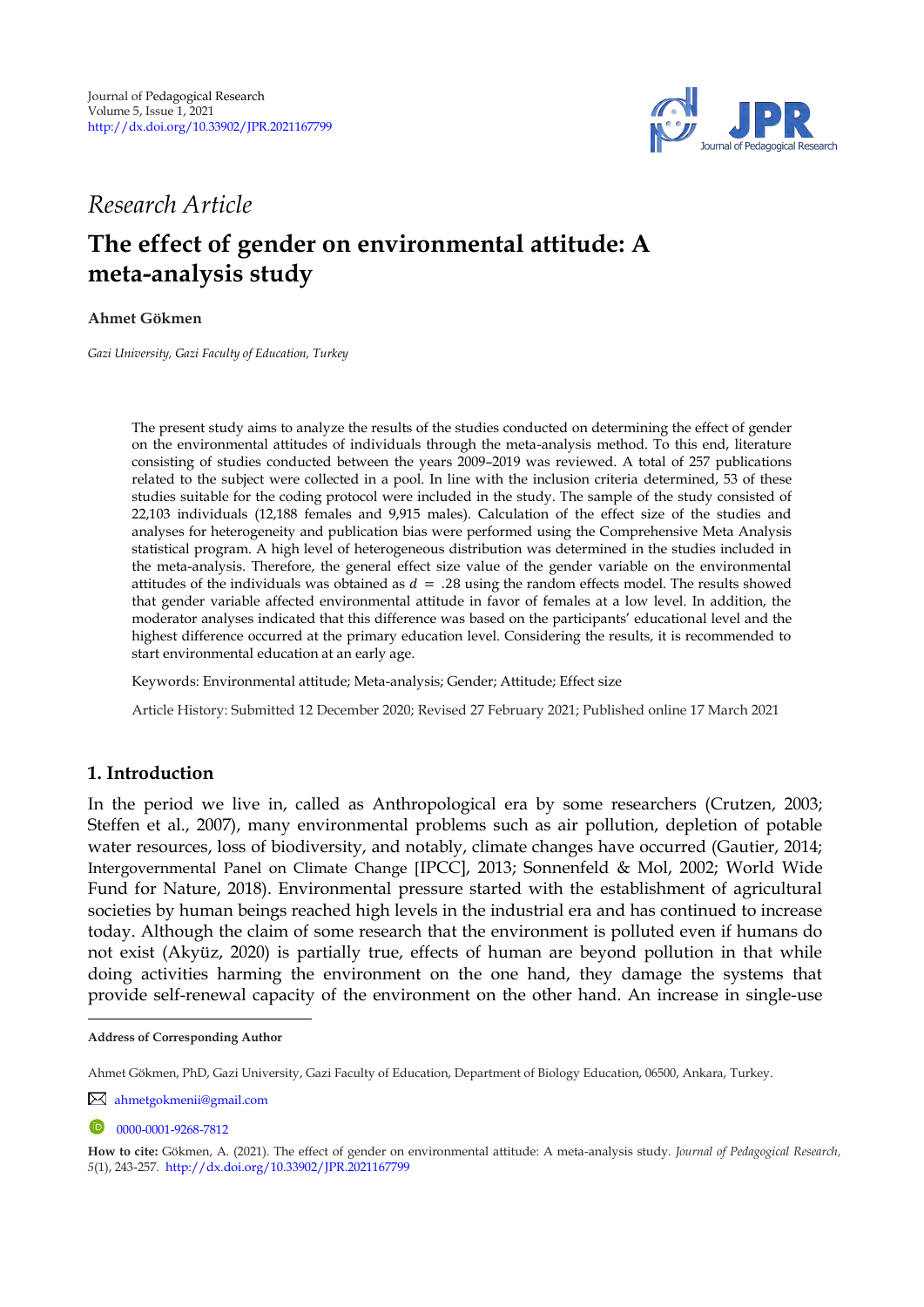plastic products was determined sometime after the emergence of the global COVID-19 Pandemic (Silva et al., 2020); however, reports stating that air pollution decreased even after a

short period of inactivity were published (National Aeronautics and Space Administration, 2020; European Space Agency, 2020). Therefore, a significant part of the environmental problems experienced today is human-induced (Çoban, 2014; Williams & Cary, 2002), but the solution is based on people's awareness regarding the root of the problem (Rickinson, 2001).

Environmental education is the best way to raise awareness of people about the environment. It is the process of learning necessary information about the environment, forming positive attitudes toward the environment, developing the right behaviors, and creating conscious societies that act with lifelong awareness in every point of life (Erol & Gezer, 2006; Gülersoy et al., 2020). Well-planned environmental education that includes practical activities plays an important role in providing individuals with exemplary behaviors toward the environment.

Knowing environmental issues enables individuals to predict the results of their activities. For example, an individual who knows ecological relationships in nature can predict what kind of impasse the other related species, and perhaps the whole ecosystem, could face if any species becomes extinct and can, therefore, shape their behavior accordingly. However, many studies emphasize that positive feelings and attitudes are more important than providing information to individuals in environmental education. Pooley and O'Connor (2000) and Iozzi (1989) state that environmental attitudes are directly related to behaviors and knowledge lags behind them. For this reason, the concept of attitude toward the environment becomes important as one of the determining factors of behavior.

Attitudes that are formed as a result of individuals' perceptions and prepares the ground for their behaviors (Akande, 2009; Kağıtçıbaşı, 2010) are the positive and negative emotions that are organized based on any subject, concept, object, phenomenon or event, motivation and information related to that subject (Güney, 2000; Kağıtçıbaşı, 2010; Tezbaşaran, 1996). Ajzen and Fishbein (1977) state that attitudes consist of four elements: action, goal-oriented action, actionoriented content, and time. Erten (2005) defines environmental attitude as "individuals' emotions such as fear, anxiety, anger caused by environmental problems, their value judgments about the environment, and their attitudes and thoughts that can be positive or negative, such as taking part in solving environmental problems." In this regard, attitudes toward the environment directly affect the perspectives and preferences of individuals regarding environmental events.

However, it is not easy to change attitudes in a short time, and a long and stable process is needed to build positive attitudes (Ekici et al., 2014). Since attitudes, in a general sense, can be gained more easily in childhood, environmental education studies should start at an early age. Dewey (1996) states that education given at early ages is very important for building awareness, creating desired behavior, and enhancing positive attitudes towards the environment.

Güven (2013) emphasizes that individuals with a positive environmental attitude exhibit positive behaviors towards the environment, and that determining the level of attitudes of individuals towards the environment and environmental problems and taking necessary measures in line with results are of great importance in terms of eliminating and preventing environmental problems. Individuals with negative attitudes towards the environment do not react to environmental problems and even can become a part of the problems (Uluçınar Sağır et al., 2008). Therefore, it is very valuable for individuals of all ages, genders, professions, and socio-economic backgrounds to have a positive environmental attitude.

The environmental education issue in Turkey has attracted the attention of researchers due to the integration of related subjects into the curricula after the 2000s and the intensive perception of environmental issues. After this process, studies on this issue have gradually increased. In the relevant literature reviews conducted within the framework of the inclusion criteria determined for this study, 257 studies on environmental attitude were encountered. However, studies evaluating these studies as a whole are limited in number.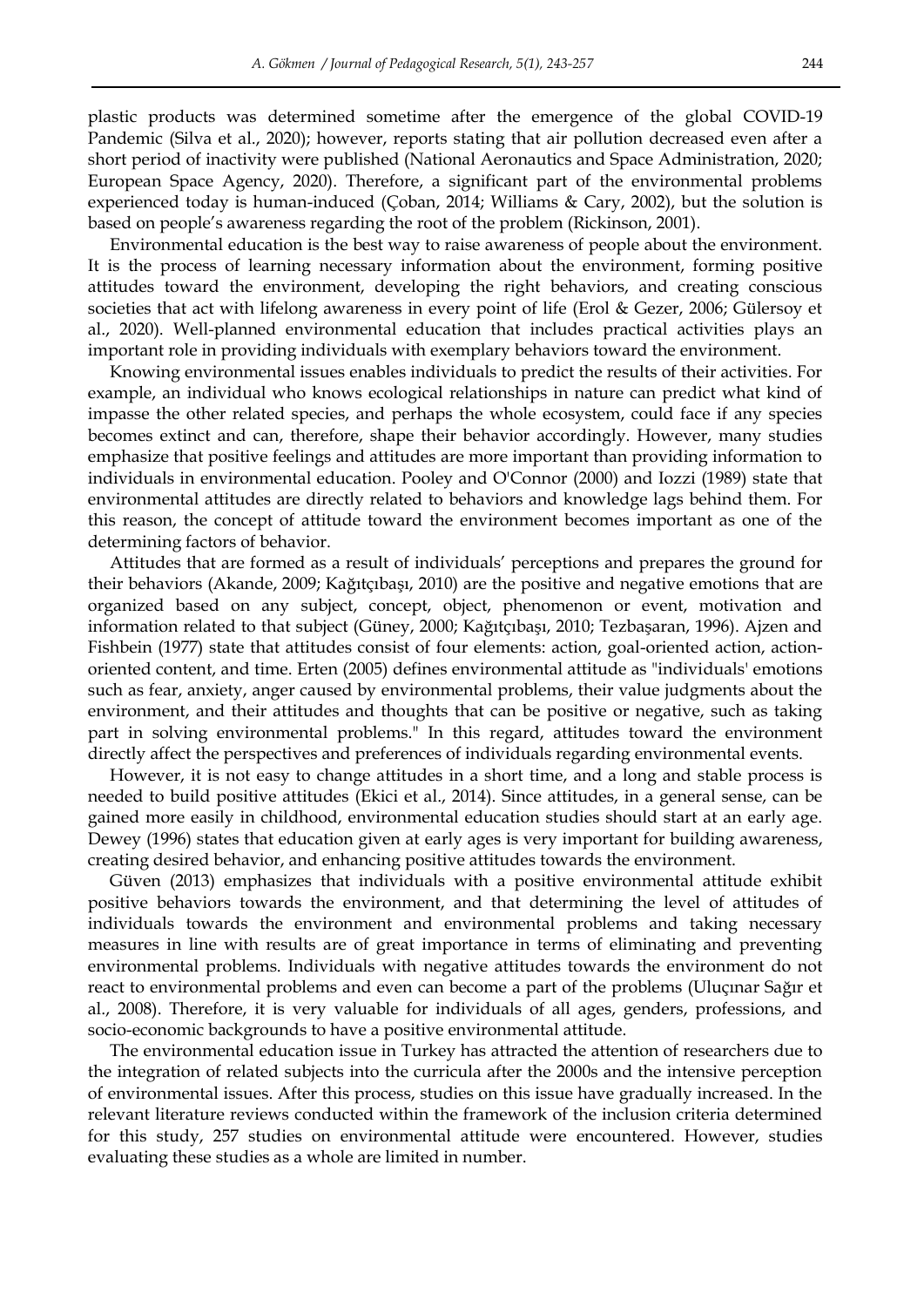Among these studies, Güven et al. (2014), in their studies presenting a general perspective to the relevant literature, tried to reveal the current situation by examining the studies with environmental education as a research subject in a four-year period, between 2007 and 2011, through content analysis. They evaluated 112 studies according to the classification criteria such as publication year, language, participant, research type, research area, data collection tool and data analysis program. According to the results, the researchers determined that 78% of the studies were published in Turkish and most of them aimed the higher education level. They revealed that the studies were mostly related to the affective domain and quantitative research methods were generally used by researchers of these studies. Özbey and Şama (2017) examined 65 graduate dissertations in their study to determine the general orientations in master's theses and doctoral dissertations on environmental education published between 2012 and 2016. It was found in those studies that the participant groups mostly consisted of primary and secondary school students, and attitudes towards the environment and environmental problems was most studied. Yılmaz et al. (2015) studied master's theses and doctoral dissertations on environmental education published between the years of 1992 and 2011 in Turkey. In their study, they examined 178 studies and reported that higher education and primary education students were included as the participant group, and more emphasis was placed by theses studies on attitude toward the

environment, environmental awareness, and environmental knowledge. These descriptive studies show that there has been a considerable number of studies on attitudes toward the environment, which is an important issue. However, the results of the studies were not sufficiently addressed in these studies, and dependent and independent variables and their relations with environmental attitude were not mentioned.

Gökçe and Sarıyar (2019) conducted a descriptive study on why female and male students' attitudes toward the environment are different. In their study, the researchers tried to determine why attitudes toward the environment differ in favor of female students. Using a qualitative research approach, they interviewed five parents with sons and daughters and five social studies teachers. At the end of their study, the researchers found that the reasons for female students to have higher attitudes towards the environment than male students were based on gender roles, emotional and physiological characteristics, traditions, family, and environmental factors.

The present meta-analysis study aims to determine the effect of gender on environmental attitude by synthesizing the statistical results of the studies conducted in Turkey on environmental attitude. As a result of reviewing the related literature, no meta-analysis study carried out in Turkey on environmental attitude has been encountered. Accordingly, there is no meta-analysis study revealing the effect of gender on environmental attitude. In this respect, the study data is thought to contribute to the literature.

#### **2. Method**

#### **2.1. Research Design**

In this study, a meta-analysis of studies conducted in Turkey was carried out to determine the effect of gender on attitudes toward the environment. Meta-analysis is the process of reaching a general conclusion by synthesizing the statistical results of independent studies on a particular subject. Meta-analysis studies aim to reveal the facts about a subject by combining the findings obtained from studies conducted in different places and times on the same subject and to reach the most accurate result quantitatively by increasing the number of samples (Cumming, 2012; Ellis, 2012; Petticrew & Roberts, 2006).

#### **2.2. Data Collection**

In the present study, studies employing different scales to measure individuals' attitudes toward the environment in Turkey were considered as the main data source. Accordingly, master's theses and doctoral dissertations, articles and reports on environmental attitude published between 2009 and 2019 were reached to collect the data. To find the studies, "environment ("çevre" in Turkish)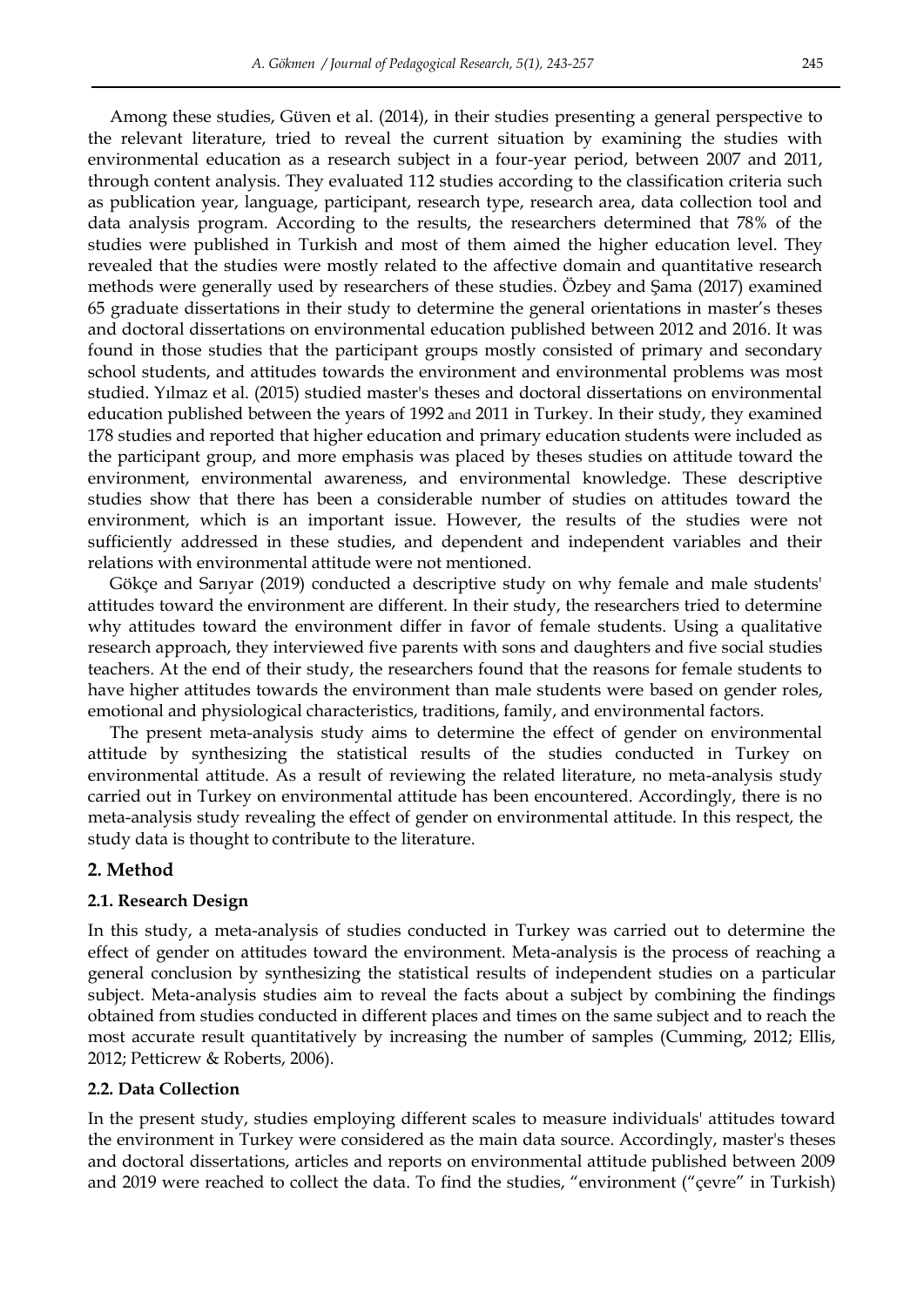and attitude ("tutum" in Turkish) keywords were used; theses and dissertations were searched in the national thesis center of Turkish Council of Higher Education (Yüksek Öğretim Kurulu [YÖK]) and articles were examined in TR Index databases. Also, some studies on environmental attitudes formulated the focus keywords of the present study, environment and attitude, as "attitudes towards environmental problems" and were, in essence, similar to those including the focus keywords. In line with the opinions of field and field education experts, such studies were, therefore, included in the meta-analysis. As a result, 257 studies on attitude toward the environment in five different education levels—primary education, secondary school, high school, university, and other different age and occupational groups— were found. Some of these studies were excluded from the analysis as they did not meet the inclusion criteria of the study.

#### *2.2.1. Inclusion criteria*

The criteria used for the selection of the studies to include in the analysis within the scope of the study are as follows:

1. The study should be conducted within the borders of Turkey,

2. The study should be published between 2009 and 2019,

3. The study should be published on the National Thesis Center's unpublished master's theses or doctoral dissertations page or in national and refereed journals in National Academic Network and Information Center (TR Index),

4. The study should report the effect of gender on environmental attitude,

5. The study should report the validity and reliability of data collection tools used to measure environmental attitude,

6. To calculate the standardized effect size, the studies should be empirical, the sample sizes of the gender groups and the mean, standard deviation values should be presented in the study.

Since the effect of gender on environmental attitude is under focus in this study, review articles and qualitative studies that failed to meet some of the abovementioned criteria were not included in the analysis. Of the 257 studies examined according to the gender variable, 110 were not included since they were theoretical, 30 were not suitable for the sample group, and 64 did not provide the arithmetic mean and standard deviation values or the values required to calculate them.

Following the collection of the studies measuring the attitude toward the environment, the coding phase was carried out in detail and detailed information about the studies was presented. Researchers should create a clear and detailed coding system as much as possible regarding the studies included in a meta-analysis (Petticrew & Roberts, 2006). Accordingly, in the coding system created for the studies included by the present meta-analysis, the identification number of the study, title, names of the author or authors, and publication year and type were entered first. Then, the number, mean, standard deviation of the sample in the studies, the number of samples for males and females, mean and standard deviation values were entered. The codings were made separately by the researcher and two experts, then they gathered together for comparison. In this way, it was tried to prevent material errors during the data entry phase. In addition, a meeting was held by the researchers and experts supporting the study to discuss the exclusion of the studies that did not meet the inclusion criteria.

Validity of the general effect size in a meta-analysis depends on the validity and reliability of the studies included in the analysis (Petitti, 2000). Therefore, the validity and reliability reports of the attitude scales in the studies in this meta-analysis were checked and it was observed that their validity had been ensured. The general characteristics of the studies that meet the inclusion criteria and were used for the present meta-analysis are shown in Table 1.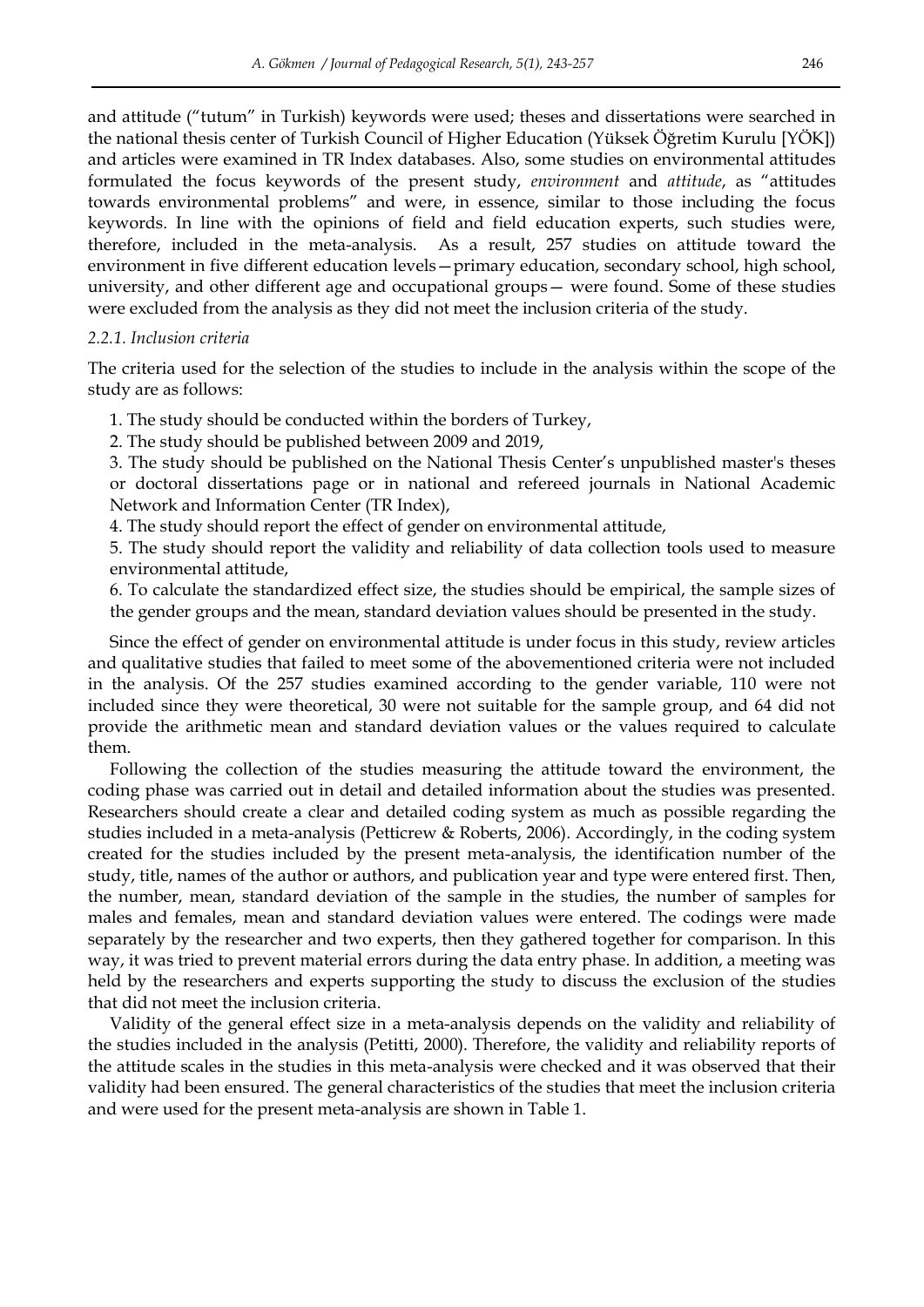| Variable                | Category          |                | %     |
|-------------------------|-------------------|----------------|-------|
|                         | 2009              | 3              | 5.7   |
|                         | 2010              | 5              | 9.4   |
|                         | 2011              | 5              | 9.4   |
|                         | 2012              | 7              | 13.2  |
|                         | 2013              | 8              | 15.0  |
| Publication year        | 2014              | 5              | 9.4   |
|                         | 2015              | 7              | 13.2  |
|                         | 2016              | 6              | 11.3  |
|                         | 2017              | 4              | 7.5   |
|                         | 2018              | $\overline{2}$ | 3.8   |
|                         | 2019              | $\mathbf{1}$   | 1.9   |
|                         | Articles          | 28             | 52.8  |
| Publication types       | Theses            | 25             | 47.2  |
|                         | Primary education | 11             | 20.8  |
|                         | Secondary school  | 12             | 22.6  |
| <b>Education</b> levels | High school       | 2              | 3.8   |
|                         | Universities      | 22             | 41.5  |
|                         | Other fields      | 6              | 11.3  |
|                         | Total             | 53             | 100.0 |

Table 1 *The general characteristics of the studies included in the meta-analysis* 

As shown in Table 1, when the publication year of 53 studies included in the meta-analysis was considered, most of the studies (eight, [15.0%)] were conducted in 2013 and the least studies belonged to 2019 with one study (1.9%). Of the studies, 28 (52.8%) were articles, 25 (47.2%) were theses. Considering the education levels where the studies were carried out, 11 studies (20.8%) were at the primary education, 12 studies (22.6%) were at the secondary school, two studies (3.8%) were in high school, 22 studies (41.5%) were at universities and six studies (11.3%) were in other fields. In addition, when the sample sizes in the studies were calculated, the total sample size in the meta-analysis was 22103, 12,188 females (55%) and 9,915 males (45%).

#### **2.3. Data Analysis**

As the first step, the effect size for each study was calculated by using the quantitative data of the studies in the meta-analysis. Effect size is a standard measure that is used to determine the strength and direction of the relationship in a study (Başol-Göçmen, 2004). Although there are different effect sizes, Hedges' g coefficient was used in this study because studies had mean scores that are obtained using different scales. In cases where the arithmetic mean values of the independent variables were not received from the same scales, the standardized arithmetic mean difference effect size method was used. "Hedges' g" statistics is the effect size defining the differences between the standardized means. This effect size shows how many standard deviations the means diverge from each other (Borenstein et al., 2013).

Various classifications are used in the interpretation of the effect size. One of these classifications is the one belonging to Thalheimer and Cook (2002), according to which the effect size is interpreted as insignificant if it is between -.15 and .15, small if between .15 and .40, medium if between .40 and .75, large if between .75 and 1.10, very large if between 1.10 and 1.45, and enormous if more than 1.45. "Hedges' g" was used in the calculation of the effect size in this study, and Thalheimer and Cook's (2002) classification, which is a more comprehensive range, was chosen for the classification. Comprehensive Meta Analysis (CMA) statistical package program was used to calculate and compare effect sizes in the studies (Borenstein et al., 2013). In addition to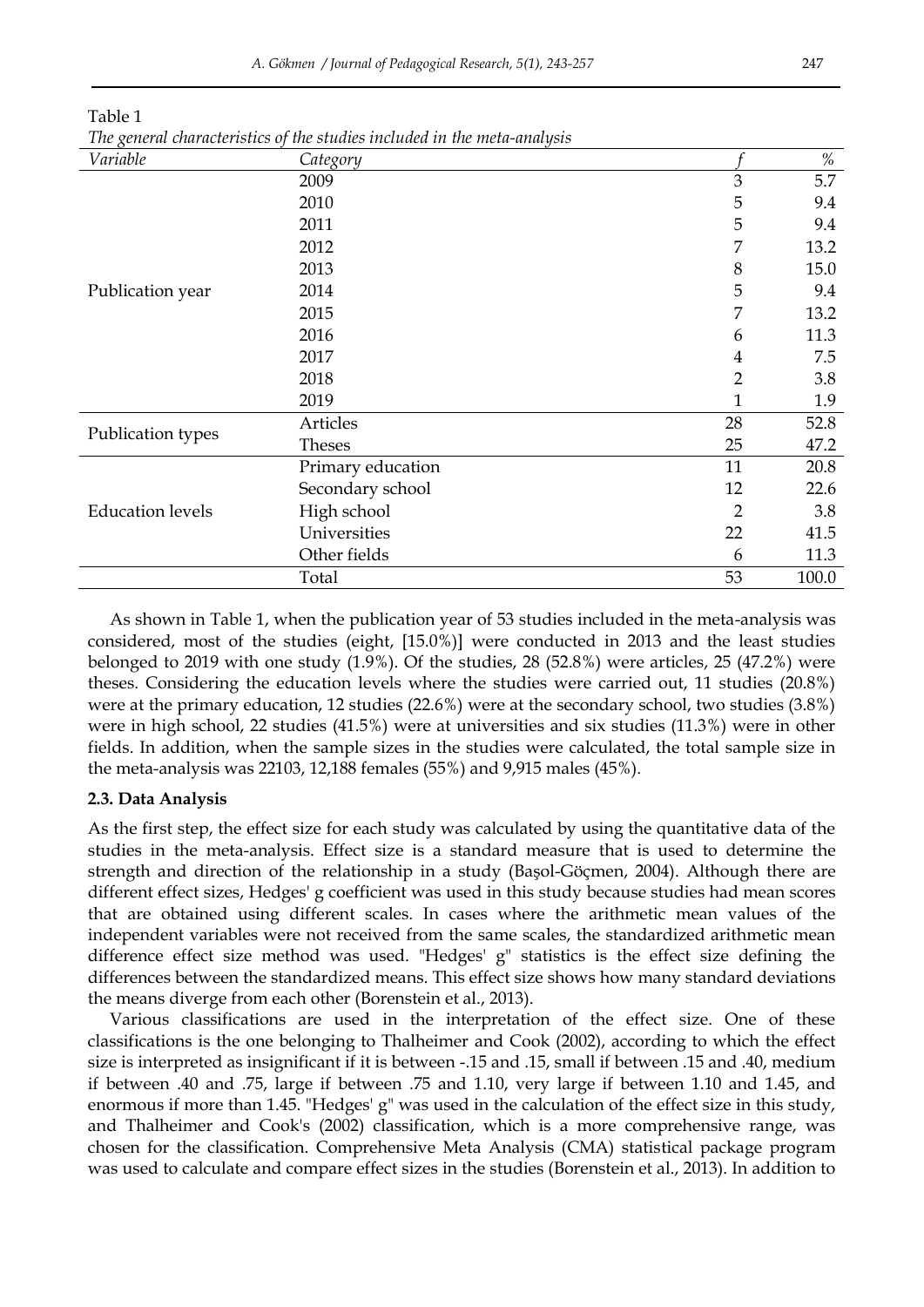these calculations, all other statistical operations related to meta-analysis have been done using this program.

In meta-analyses, two models, fixed and random, are used to calculate the effect size for each study. In the fixed effect model, each study in the meta-analysis is assumed to be obtained from a single population, and all studies are considered to have a single overall effect size. The fixed effect model is based on the assumption of homogeneity and it is accepted that there is no variance between studies. On the other hand, the random effects model assumes the variance both within and between studies (Thompson & Sharp, 1999). Homogeneity test is usually performed to decide which of the two models to use in studies. The method frequently used for testing homogeneity is Q statistics. In the Q test, the null hypothesis claiming that all studies in the analysis share a common effect size is tested with the chi-square distribution (Borenstein et al., 2013). The acceptance of the null hypothesis shows that homogeneity is achieved and in case of homogeneity, the fixed effect model is used. However, the Q statistics is affected by the number of studies in the analysis. For this reason, it should not be decided which model to use just based on the Q value. In addition to the Q statistics, *I* <sup>2</sup> value is also used as a measure of heterogeneity, which is not affected by the number of studies. An *I*<sup>2</sup> value of 25% is interpreted as low, 50% as medium, and 75% as high heterogeneity (Cooper et al., 2009). Since the Q statistics were found to be significant, the effect of the moderators was also examined. In case of heterogeneity, moderators are independent variables used in meta-analysis thought to explain this heterogeneity (Card, 2012). In this study, the variables, publication type (article, thesis) and education level (primary education, secondary school, high school, and university and other) were used as moderators.

For studies included in meta-analysis, publication bias is checked first. Publication bias is the overestimation of the average effect size due to the higher probability of publication of studies with large samples or studies with statistically significant results. Funnel plots and Orwin's Safe N calculation, Egger test and Begg Mazumdar Rank Correlation were used in the study to test whether there was a publication bias. The fact that the Egger test and the Begg Mazumdar Rank correlation are insignificant indicates that there is no publication bias. In the funnel plot, in cases where there is no publication bias, the effect size of the studies is spread symmetrically around the overall effect size since the sampling error is random (Borenstein et al., 2013). In case of publication bias, a skewed and asymmetrical distribution is expected (Üstün & Eryılmaz, 2014).

#### **3. Results**

The meta-analysis study was conducted in the order described in the analysis part of the data. In line with this, it was first examined whether there was a publication bias in the studies included in the present meta-analysis. The funnel scatter plot of the effect sizes of the studies on the effect of gender on environmental attitude is shown in Figure 1.

In the funnel scatter plot in Figure 1, the standard error values of the studies are shown in the Y-axis, while the standardized average difference sizes of the studies are shown on the X-axis. Studies with small standard error values are located in the upper part of the funnel shape and near the average effect size. When the figure is examined, the majority of the studies included in the study are at the top of the funnel shape and close to the average effect size. In order to avoid publication bias in meta-analysis, it is expected that the studies will spread symmetrically on both sides of the vertical line showing the combined effect size (Borenstein et. al., 2013). According to this, based on the standard errors of the effect sizes of the studies examining the effect of gender on environmental attitude, six of the 53 studies in total are under the funnel scatter plot. On the other hand, the fact that most of the studies are symmetrically located at the top of the funnel plot shows that there is no publication bias.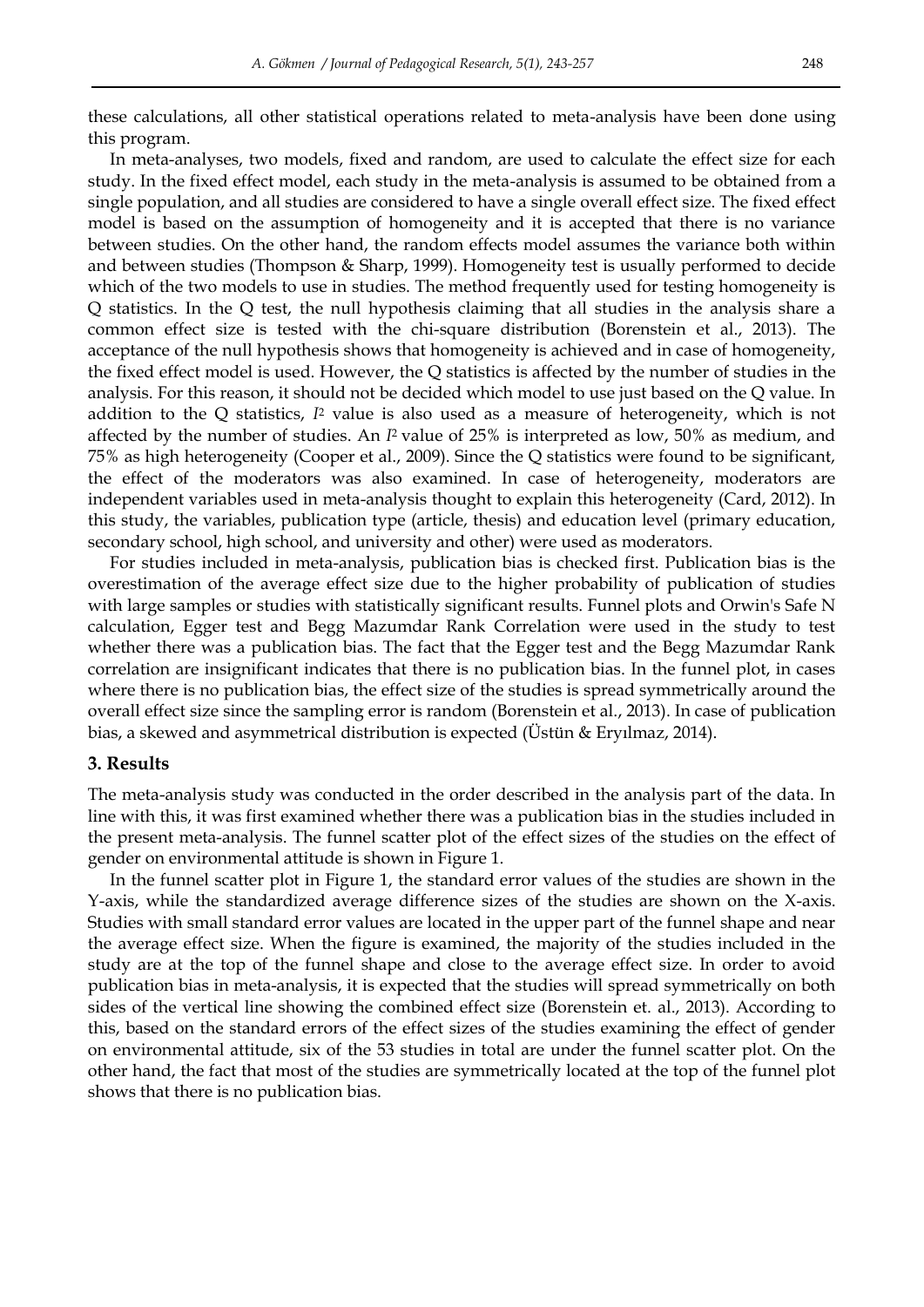## Figure 1 *Funnel scatter plot for publication bias*





In addition to the funnel plot, Orwin Safe N Count, Duval and Tweedie's trim-fill method and Egger test were also used to examine whether there was a publication bias in the studies included in the study. The results obtained from these methods used are shown in Table 2.

Table 2

*Publication Bias Test Results for the Effect of Gender on Environmental Attitude* 

| Orvin Protected N<br>Number                        |                     | Begg and Mazumdar rank correlation | Egger Test            |
|----------------------------------------------------|---------------------|------------------------------------|-----------------------|
| "trivial" Number of<br>studies required for<br>SOF | Tau and Z<br>Values | p Value (double<br>tail)           | p Value (double tail) |
| 0.01 for 1298                                      | .02 and .25         | .80                                | .87                   |

As can be seen in Table 2, the Orvin Protected N Number (Orwin failsafe N) shows how many more studies may not have been included in the meta-analysis, which can reduce the overall effect size calculated to the trivial level, considering the sample of the study. Such a number that is more than five to ten times the number of studies included in the analysis indicates no issue of publication bias for meta-analysis (Borenstein et al., 2013; Card, 2012). Orwin Protected N-number was found to be 1,298. This result means that 1,298 studies are needed for an average effect size of .26 to reach the level of .01 (trivial), which is almost zero effect. The present study consists of 53 studies conducted in Turkey, which are included on the basis of inclusion criteria obtained. There are not 1,298 studies published in Turkey on this issue, which can be considered as an indication of the lack of bias.

Begg and Mazumdar rank correlation and Egger test results, which are the other criteria for publication bias, were also examined. As a result of the Begg and Mazumdar rank correlation tests  $(t = .02; z = .25; p = .80$   $\ge$  .05), it can be stated that there is no bias. The Egger test determines whether a possible asymmetry exists by testing it in the funnel plot. The fact that the Egger test is not significant can also show that there is no publication bias (Card, 2012). The result of the Egger test was found to be  $p = .80$ . This is another indication that there is no publication bias.

Before calculating the effect size of the study, a homogeneity test was performed. Determining the homogeneity shows which model to be used in calculating the effect size. A  $Q$  test was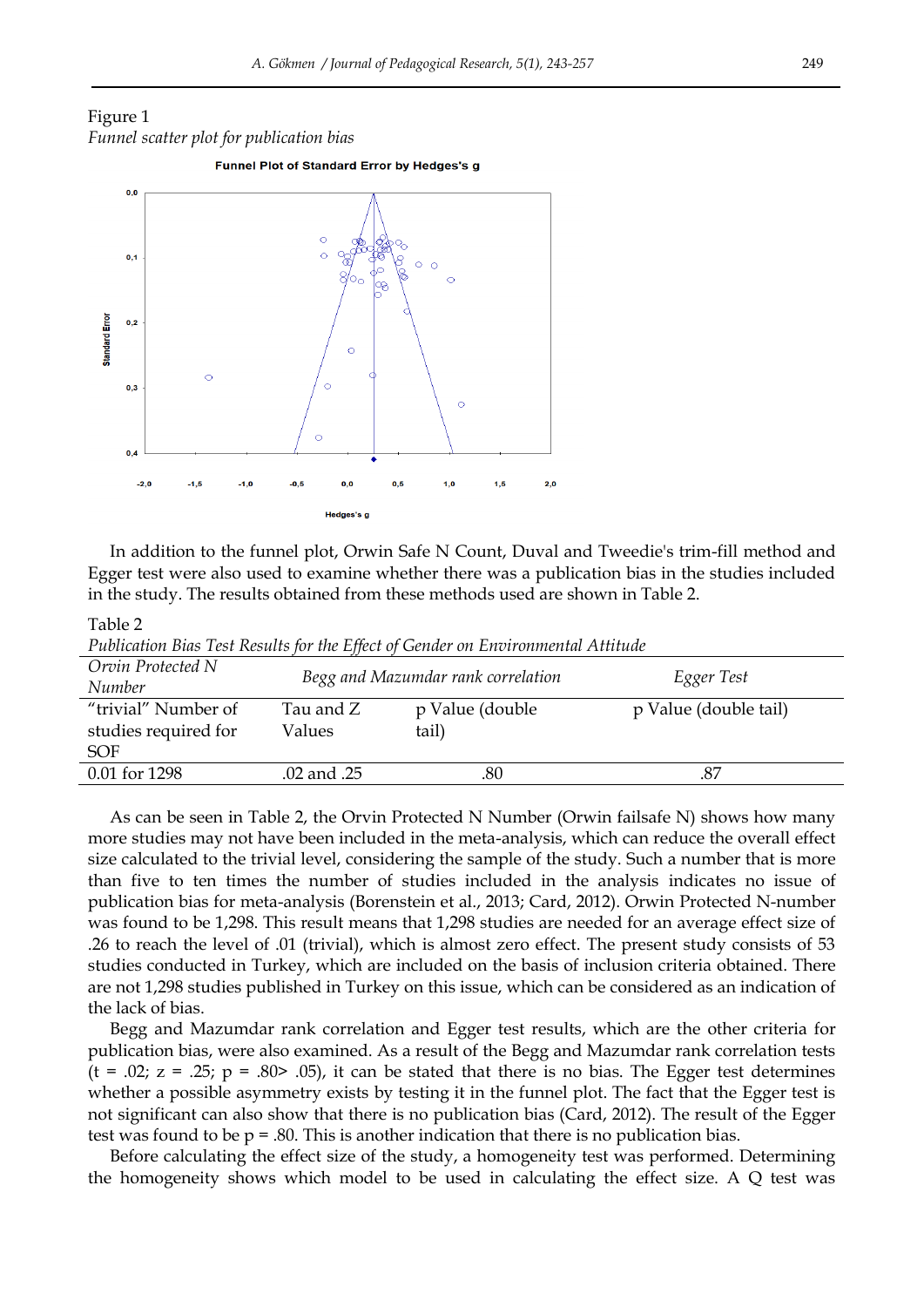performed for homogeneity first, and then the *I* 2 value was calculated as a complement to the Q statistics. The results obtained for both the Q test and the *I* 2 value are shown in Table 3.

#### Table 3

*Findings of Homogeneity Test of Studies Based on Fixed Effects Model* 

| iue<br>∽<br>~                     |                            |  |
|-----------------------------------|----------------------------|--|
| $\mathbf{r}$<br>$\cap$<br>◡▵<br>ー | .000<br>$\sim$ $\sim$<br>∸ |  |

The Q statistics showing the homogeneity test was calculated as  $Q = 331.644$ . The Q value is greater than (67.50), which is 52 degrees of freedom chi-square  $(\chi^2)$  value at the 95% significance level. According to this result, the hypothesis for absence of homogeneity was rejected in the fixed effects model. In other words, the distribution of effect sizes has a heterogeneous feature. Since the homogeneity test affected by the number of studies was higher than expected, the variance of the random effect component was calculated and the random effects model was used instead of the fixed effects model.

Since the Q statistics are affected by the number of studies, the *I* 2 value was also calculated as a complement. The *I* 2 value shows the ratio of the total variance to the effect size. An *I* <sup>2</sup> value of 25% indicates low level of heterogeneity, 50% indicates moderate heterogeneity, and 75% indicates a high level of heterogeneity (Cooper et al., 2009). The average effect size *I* 2 value obtained for the gender variable according to the fixed effects model showed a high level of heterogeneity with 84%. For this reason, random effects model was used instead of fixed effects model in the analyses. The results of the random effects model used to examine the effect of gender on environmental attitude are shown in Table 4.

#### Table 4

*Findings Regarding Effect Size According to Random Effects Model* 

|     | Average effect size |                         |                | 95% confidence interval |      |       |
|-----|---------------------|-------------------------|----------------|-------------------------|------|-------|
|     | ᅩ                   | Standard error<br>value | Lower<br>limit | Upper limit             |      |       |
| .26 | 53                  | .04                     | .18            |                         | 7.08 | 0.000 |

The results of the analyses made according to the random effects model in Table 4 reveal that the standard error value is .04, the lower limit of the 95% confidence interval is .18, the upper limit is .33, and the average effect size is .25, which all indicate that females showed more positive attitudes in environmental attitude than males. The calculated effect size was considered to be small according to the classification made by Thalheimer and Cook (2002). The result of the Z test calculated for significance was found as  $Z = 7.08$  (p $\leq$  .01). According to this result, a small effect size was found in favor of female on environmental attitude. The forest plot showing the effect sizes of the studies included in the study is shown in Figure 2.

Figure 2 shows the forest plot of the effect sizes of the studies according to the random effects model. While the observed effect size of the studies is shown with black squares, the horizontal lines on both sides of each square show the 95% confidence interval of the effect size. The diamond shaped rhombus at the bottom of all squares shows the overall effect size obtained from all studies. When Figure 2 is examined, the effect sizes of most of the studies are positive, while the effect sizes of some studies are negative. The studies with positive effect size show results in favor of females in environmental attitude, whereas the studies with negative effect size show results in favor of males.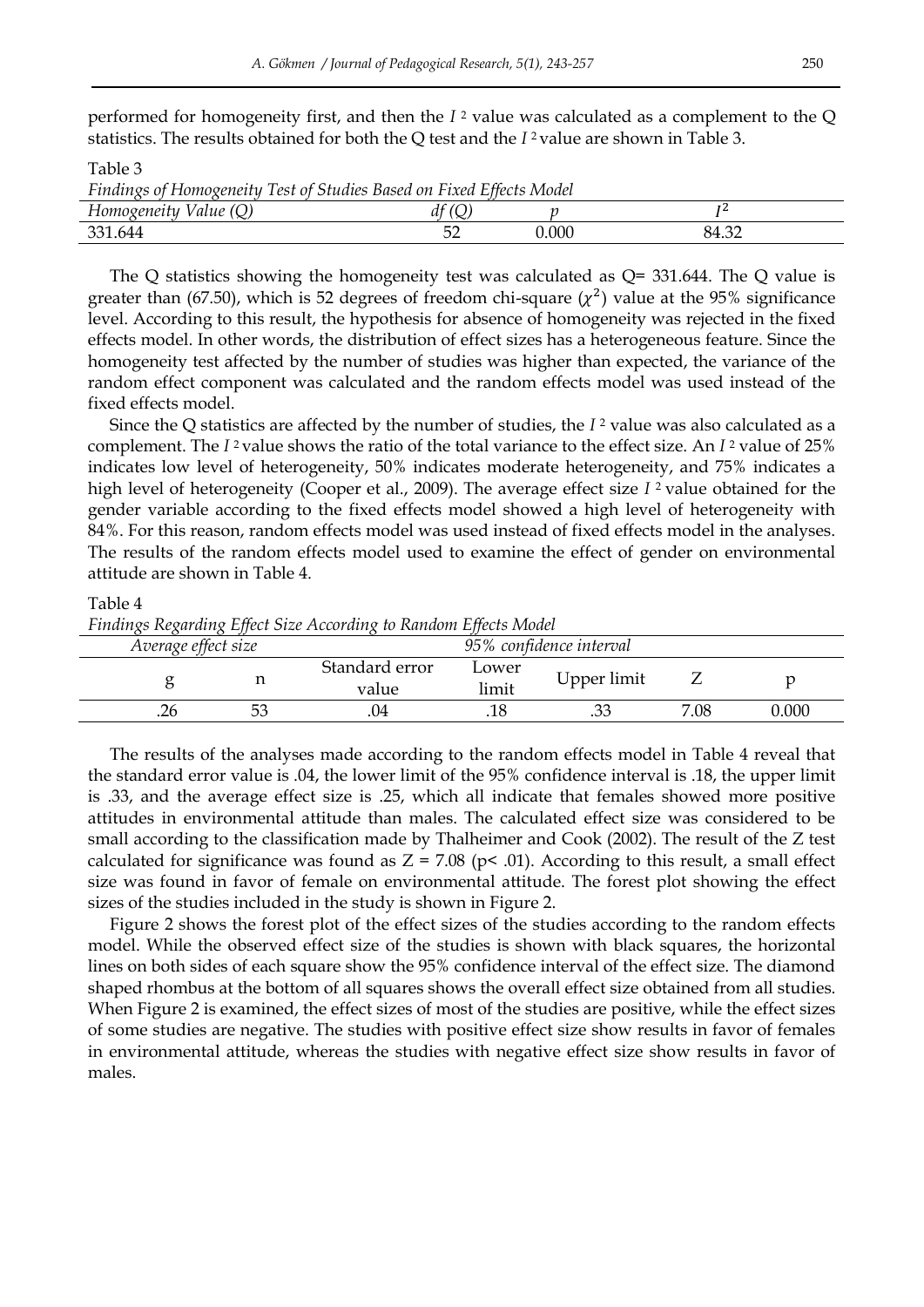Figure 2

| The Forest Plot Showing the Effect Sizes of the Studies |  |  |  |  |
|---------------------------------------------------------|--|--|--|--|
|---------------------------------------------------------|--|--|--|--|

| Study name |                                                |                   |                   | <b>Statistics for each study</b> |                   |                              |                   |                |         |         | Hedges's g and 95% CI |        |      |
|------------|------------------------------------------------|-------------------|-------------------|----------------------------------|-------------------|------------------------------|-------------------|----------------|---------|---------|-----------------------|--------|------|
|            |                                                | Hedges's<br>a     | Standard<br>error | Variance                         | Lower<br>limit    | <b>Upper</b><br><b>ilmit</b> | Z-Value           | <b>p-Value</b> |         |         |                       |        |      |
|            | Akilli and Genc. 2015                          | 0.073             | 0.075             | 0.006                            | $-0.074$          | 0.220                        | 0.971             | 0.331          |         |         |                       |        |      |
|            | Akilli and Yurtcan, 2009                       | 0.503             | 0.108             | 0.012                            | 0.292             | 0.714                        | 4,676             | 0.000          |         |         |                       |        |      |
|            | Arslan, 2011                                   | 0.856             | 0.112             | 0.013                            | 0.636             | 1,076                        | 7,635             | 0.000          |         |         |                       |        |      |
|            | Arslanyolu, 2010                               | 0.060             | 0.090             | 0.008                            | $-0.117$          | 0.237                        | 0.663             | 0.507          |         |         |                       |        |      |
|            | Bildik, 2011                                   | 0.038             | 0.242             | 0.059                            | $-0.438$          | 0.513                        | 0.155             | 0.877          |         |         |                       |        |      |
|            | Bilgi, 2013                                    | 0.118             | 0.074             | 0.005                            | $-0.027$          | 0.262                        | 1,593             | 0.111          |         |         |                       |        |      |
|            | Bozdemir and Faiz, 2018                        | 0.311             | 0.076             | 0.006                            | 0.162             | 0.460                        | 4.084             | 0.000          |         |         |                       |        |      |
|            | <b>Bulut, 2015</b>                             | 0.111             | 0.089             | 0.008                            | $-0.063$          | 0.285                        | 1.248             | 0.212          |         |         |                       |        |      |
|            | Cavusodiu, Altay, Nuriveya and Ongor, 2017     | 0.372             | 0.146             | 0.021                            | 0.085             | 0.658                        | 2,544             | 0.011          |         |         |                       |        |      |
|            | Cayir, 2016                                    | 0.699             | 0.110             | 0.012                            | 0,483             | 0,915                        | 6,341             | 0,000          |         |         |                       |        |      |
|            | Celik, Basaran, Gokalp, Yesildal and Han, 2016 | 0.144             | 0.077             | 0.006                            | $-0.007$          | 0.295                        | 1.874             | 0.061          |         |         |                       |        |      |
|            | Cetinkaya, 2015                                | 0.298             | 0.157             | 0.025                            | $-0.009$          | 0.605                        | 1.903             | 0.057          |         |         |                       |        |      |
|            | Ciftci and Cihangir, 2012                      | 0.132             | 0.136             | 0.019                            | $-0.136$          | 0.399                        | 0.965             | 0.334          |         |         |                       |        |      |
|            | Cimen, 2019                                    | 0.256             | 0,123             | 0.015                            | 0.014             | 0,498                        | 2,074             | 0,038          |         |         |                       |        |      |
|            | Cosanay, 2018                                  | 0.056             | 0.132             | 0.017                            | $-0.203$          | 0.315                        | 0.425             | 0.671          |         |         |                       |        |      |
|            | Daldal Geogin, 2015                            | 0.325             | 0.119             | 0.014                            | 0,091             | 0,558                        | 2,729             | 0.006          |         |         |                       |        |      |
|            | Demirtas, 2016                                 | 0.399             | 0.087             | 0.008                            | 0.228             | 0.570                        | 4,573             | 0.000          |         |         |                       |        |      |
|            | Dogan and Purutcuoglu, 2017                    | $-0.041$<br>0.585 | 0.125<br>0.182    | 0.016<br>0.033                   | $-0.287$<br>0.227 | 0.204<br>0.942               | $-0.329$<br>3.207 | 0.742<br>0.001 |         |         |                       |        |      |
|            | Dogan, 2013<br>Er. 2015                        | 0.546             |                   |                                  |                   |                              |                   |                |         |         |                       |        |      |
|            | Erkal, Kilic and Sahin, 2012                   | 0.357             | 0.128<br>0.141    | 0.016<br>0.020                   | 0.295<br>0.081    | 0.798<br>0.633               | 4.257<br>2.538    | 0.000<br>0.011 |         |         |                       |        |      |
|            | Erten and Avdogdu, 2011                        | 0.559             | 0.130             | 0.017                            | 0.304             | 0.814                        | 4.303             | 0.000          |         |         |                       |        |      |
|            | Genc. 2015                                     | 0.064             | 0.094             | 0.009                            | 0.248             | 0.120                        | $-0.681$          | 0.496          |         |         |                       |        |      |
|            | Gok. 2012                                      | 0.347             | 0.089             | 0.005                            | 0.212             | 0.483                        | 5,019             | 0.000          |         |         |                       |        |      |
|            | Kahyaoglu and Ozgen, 2012                      | 0.413             | 0.077             | 0.006                            | 0.262             | 0.565                        | 5.345             | 0.000          |         |         |                       |        |      |
|            | Kanbak, 2015                                   | 0.127             | 0.076             | 0.006                            | $-0.022$          | 0.276                        | 1,673             | 0.094          |         |         |                       |        |      |
|            | Karacar, 2016                                  | $-0.231$          | 0.097             | 0.009                            | $-0.420$          | $-0.041$                     | $-2.382$          | 0.017          |         |         |                       |        |      |
|            | Kerem, 2014                                    | 0.362             | 0.087             | 0.008                            | 0.190             | 0.533                        | 4.137             | 0.000          |         |         |                       |        |      |
|            | Kilic, Ogdum, Duzgun and Seker, 2009           | 0.224             | 0.086             | 0.007                            | 0.056             | 0.391                        | 2.617             | 0.009          |         |         |                       |        |      |
|            | Kinali, 2014                                   | 0.324             | 0.097             | 0.009                            | 0.135             | 0.513                        | 3,356             | 0.001          |         |         |                       |        |      |
|            | Kiraz, Ilseven and Sadrazam, 2012              | $-0.196$          | 0.297             | 0.088                            | $-0.778$          | 0.387                        | $-0.658$          | 0.510          |         |         |                       |        |      |
|            | Koklumar, 2016                                 | $-0.019$          | 0.107             | 0.011                            | 0.228             | 0.191                        | $-0.173$          | 0.862          |         |         |                       |        |      |
|            | Nalcaci and Beldag, 2012                       | 0.335             | 0.099             | 0.010                            | 0.141             | 0.529                        | 3,380             | 0.001          |         |         |                       |        |      |
|            | Navruz, 2016                                   | 0.244             | 0.103             | 0.011                            | 0.042             | 0.446                        | 2.373             | 0.018          |         |         |                       |        |      |
|            | Ocal, 2013                                     | 0.276             | 0.095             | 0.009                            | 0.090             | 0.461                        | 2.914             | 0.004          |         |         |                       |        |      |
|            | Offaz, 2012                                    | 0.249             | 0.280             | 0.079                            | $-0.300$          | 0.798                        | 0.888             | 0.375          |         |         |                       |        |      |
|            | Oz Avdin, Sahin and Korkmaz, 2013a             | 1.118             | 0.325             | 0.106                            | 0.481             | 1.755                        | 3.442             | 0.001          |         |         |                       |        |      |
|            | Oz Aydin, Sahin and Korkmaz, 2013b             | $-1.366$          | 0.284             | 0.080                            | $-1.922$          | $-0.810$                     | $-4.815$          | 0.000          |         |         |                       |        |      |
|            | Oz Avdin, Sahin and Korkmaz, 2013c             | $-0.285$          | 0.376             | 0.141                            | $-1.022$          | 0.452                        | $-0.758$          | 0.448          |         |         |                       |        |      |
|            | Ozgurler, 2014                                 | 0.000             | 0.097             | 0.010                            | $-0.191$          | 0.191                        | 0,000             | 1,000          |         |         |                       |        |      |
|            | Sadik and Cakan, 2010                          | 0.308             | 0.141             | 0.020                            | 0.031             | 0.584                        | 2.182             | 0.029          |         |         |                       |        |      |
|            | Sadik and Sari, 2010                           | 0.162             | 0.088             | 0.008                            | $-0.011$          | 0.334                        | 1.840             | 0.066          |         |         |                       |        |      |
|            | Sonmez and Yerlikaya, 2017                     | 0.371             | 0.082             | 0.007                            | 0.210             | 0.532                        | 4,523             | 0.000          |         |         |                       |        |      |
|            | Tarsus Bas, 2010                               | $-0.236$          | 0.073             | 0.005                            | $-0.378$          | 0.094                        | $-3.255$          | 0,001          |         |         |                       |        |      |
|            | Tavci Unal. 2009                               | 0.520             | 0.100             | 0.010                            | 0.324             | 0.716                        | 5.202             | 0.000          |         |         |                       |        |      |
|            | Timur. 2011                                    | 0.320             | 0.088             | 0.008                            | 0.148             | 0.492                        | 3,651             | 0.000          |         |         |                       |        |      |
|            | <b>Unal, 2011</b>                              | 0.536             | 0.120             | 0.014                            | 0.300             | 0.772                        | 4,453             | 0.000          |         |         |                       |        |      |
|            | Uzun, Atli and Saglam, 2010                    | 0.554             | 0.083             | 0.007                            | 0.391             | 0.718                        | 6,661             | 0.000          |         |         |                       |        |      |
|            | Varli, 2014                                    | 0.500             | 0.076             | 0.006                            | 0,350             | 0.649                        | 6,553             | 0.000          |         |         |                       |        |      |
|            | Yalcinkava, Karatas and Talas, 2014            | $-0.044$          | 0.134             | 0.018                            | $-0.306$          | 0.218                        | $-0.328$          | 0.743          |         |         |                       |        |      |
|            | Yasar, 2013                                    | 1.017             | 0.134             | 0.018                            | 0.756             | 1.279                        | 7,619             | 0.000          |         |         |                       |        |      |
|            | Yurudur, Hasturk and Koklunar, 2017            | 0.018             | 0.107<br>0.075    | 0.011                            | $-0.191$          | 0.228<br>0.464               | 0.173             | 0.863          |         |         |                       |        |      |
|            | Zengin and Kunt, 2013                          | 0.317             |                   | 0,006                            | 0,170             |                              | 4,230             | 0,000          |         |         |                       |        |      |
|            |                                                | 0.259             | 0.037             | 0.001                            | 0.188             | 0.331                        | 7,088             | 0.000          |         |         |                       |        |      |
|            |                                                |                   |                   |                                  |                   |                              |                   |                | $-1,00$ | $-0.50$ | 0.00                  | 0,50   | 1,00 |
|            |                                                |                   |                   |                                  |                   |                              |                   |                |         |         |                       |        |      |
|            |                                                |                   |                   |                                  |                   |                              |                   |                |         | Male    |                       | Female |      |
|            |                                                |                   |                   |                                  |                   |                              |                   |                |         |         |                       |        |      |

#### **3.1. Moderator Analyses**

According to the homogeneity test results, a moderator analysis was conducted to examine whether various moderator variables affected the relationship between gender and environmental attitudes and to find heterogeneity between the studies. Publication type and education level were considered as moderator variables. Moderator analyses results are shown in Table 5.

Table 5

*Moderator Analyses Results for Environmental Attitude* 

| THEODOFIT FILMMAGOO I WOMANO TOT ENTON OTMINOTIAM I INVENING |               |        |     |                    |              |         |       |
|--------------------------------------------------------------|---------------|--------|-----|--------------------|--------------|---------|-------|
| Moderator                                                    | κ             |        | SЕ  | %95 CI             | $Q_{\bm{b}}$ |         | $I^2$ |
| Publication type                                             | 53            |        |     |                    |              |         |       |
| Article                                                      | 28            | .24    | .04 | $.15 - .32$        | .45          | .501    |       |
| <b>Thesis</b>                                                | 25            | .29    | .06 | $.17 - .41$        |              |         |       |
| <b>Education</b> level                                       | 53            |        |     |                    |              |         |       |
| Primary education                                            | 11            | .38    | .11 | $(.16)-(.60)$      | 9.72         | $.045*$ | 92.51 |
| Scondary school                                              | 12            | .30    | .05 | $(.19)$ - $(.41)$  |              |         | 75.44 |
| High school                                                  | $\mathcal{P}$ | .33    | .22 | $(-.10)-(.77)$     |              |         | 92.45 |
| Universities                                                 | 22            | .24    | .05 | $(.14)$ - $(.33)$  |              |         | 74.61 |
| Other fields                                                 | 6             | $-.06$ | .09 | $(-.19)$ - $(.18)$ |              |         | 72.04 |
|                                                              |               |        |     |                    |              |         |       |

\*p<.05  $Q_b$  = Q Value between the Groups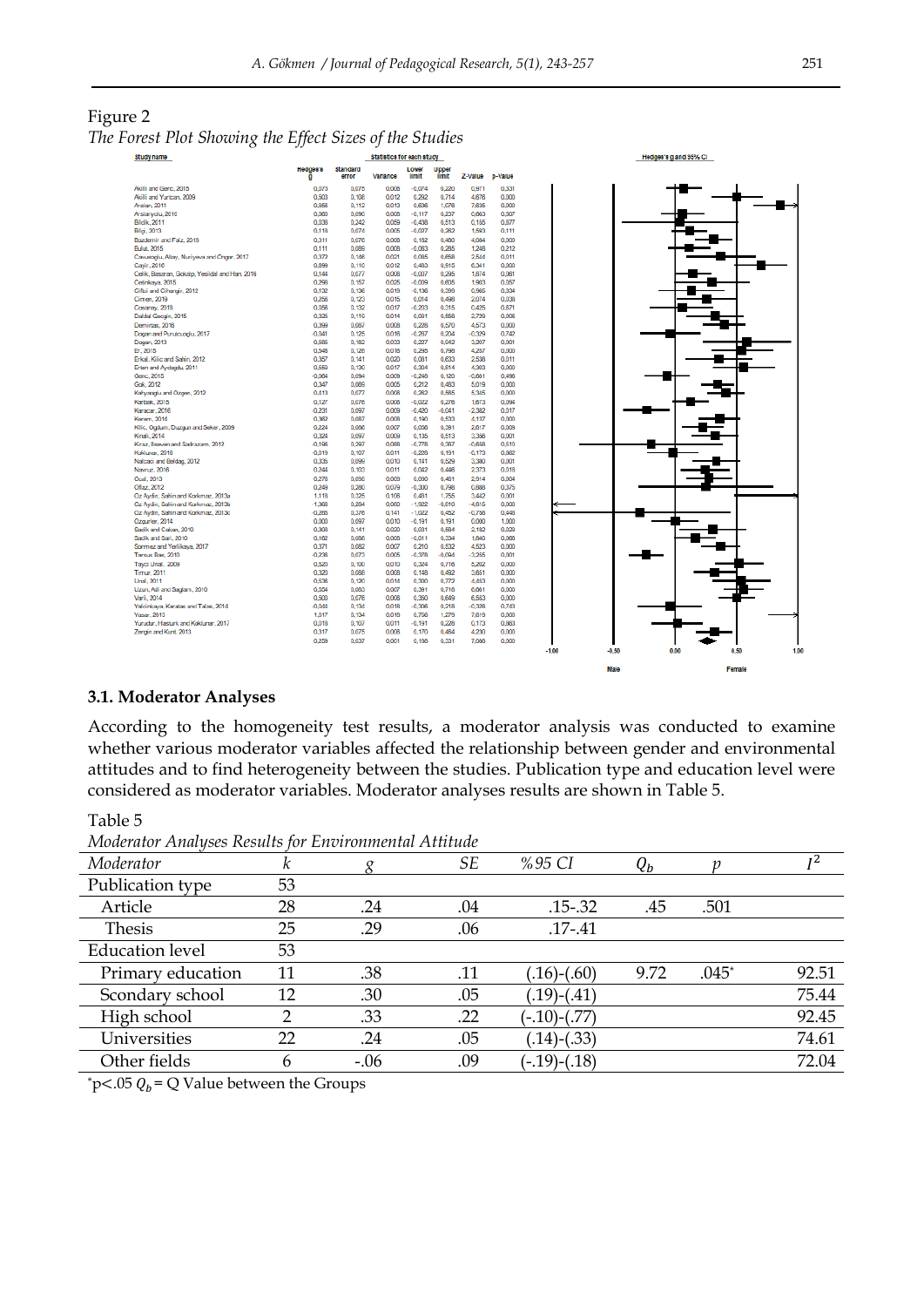The moderator effect of publication type and education level variables on effect sizes calculated by gender variable were examined. Publication type moderators were divided into two groups as article ( $k = 28$ ) and theses/dissertations ( $k = 25$ ). Effect sizes belonging to publication type groups were calculated as .24 for article type studies and .29 for thesis type studies. The variance between the studies was not significant for the publication type ( $Q = .45$ ,  $p = .501$ >.05), which showed that the publication type did not affect the effect size of the environmental attitude by gender.

The education level moderators were divided into five groups that are primary education  $(k = 11)$ , secondary school  $(k = 12)$ , high school  $(k = 2)$ , university  $(k = 22)$ , and other  $(k = 6)$ . The effect sizes of the education level groups were calculated as .38 for studies on primary education, .30 for studies on secondary school, .33 for studies on high school, .24 for studies on universities, and -.06 for studies on the other category. The variance between these studies is significant in favor of the education level moderator variable (Q=9.72,  $p = .045 < .05$ ). The implementation of studies in different education levels has an impact on the effect size of the individuals' environmental attitude according to the gender variable. When the effect sizes of the education levels are compared, the highest effect size is found to be for primary education (.38) and the lowest effect size is for the other category (-.06).

#### **4. Discussion and Conclusion**

Attitude toward the environment has been the focus of many studies in which it is accepted as a determining factor in environmental behavior. These studies mostly consist of descriptive studies that reveal the current state of environmental attitude or experimental studies that test the effectiveness of learning methods.

In this study, which aims to determine the effect of gender on environmental attitude, 53 studies out of 257 in total were included within the framework of the determined inclusion criteria. Although 64 studies complied with the research criteria, arithmetic mean and standard deviation values or the values required to calculate them were not stated, so they were not included in the meta-analysis process. Similarly, Dikmen and Tuncer (2018) reported the same situation in the graduate theses/dissertations and articles they examined regarding Computer-Aided Instruction, and stated that there was no standard in the presentation of the data of the research and there were deficiencies in the findings of some studies.

Studies that investigated environmental attitudes by gender reported different results. For example, Akıllı and Yurtcan (2009) in their study found that female preservice teachers, compared to male preservice teachers, have more positive attitudes towards the environment. In a different study by Çetinkaya (2015), environmental attitudes of individuals who participated in outdoor sports. It was similarly found that females, compared to males, have more positive attitudes. Studies by Bozdemir and Faiz (2018) and Çavuşoğlu et al., (2017) investigated primary school students' attitudes towards the environment. These studies also found that female students, compared to their male peers, have higher scores on environmental attitudes. However, some studies put forward contradicting results to those reported by the aforementioned studies. Some studies showed no difference in environmental attitudes by gender. For example, Akıllı and Genç (2015) in their study with secondary school students found that environmental attitudes do not vary by gender. Similarly, Yalçınkaya et al. (2014) in their study with preservice teachers also found no difference between male and female preservice teachers in terms of their environmental attitudes. In some studies, albeit in a small number, it was determined that males have more positive environmental attitudes than females. Karaçar (2016) reported that males who engaged in recreational activities, compared to females, have more positive environmental attitudes.

For the studies included in the present study, it was checked whether there was a publication bias. To do this, Orwin Safe N Count, Duval and Tweedie's trim-fill method and Egger test were used and funnel plot was also benefited. The results obtained from the funnel plot and other statistical tests showed that there was no publication bias for the meta-analysis. Homogeneity tests were carried out to decide whether the fixed or random effects model should be used to calculate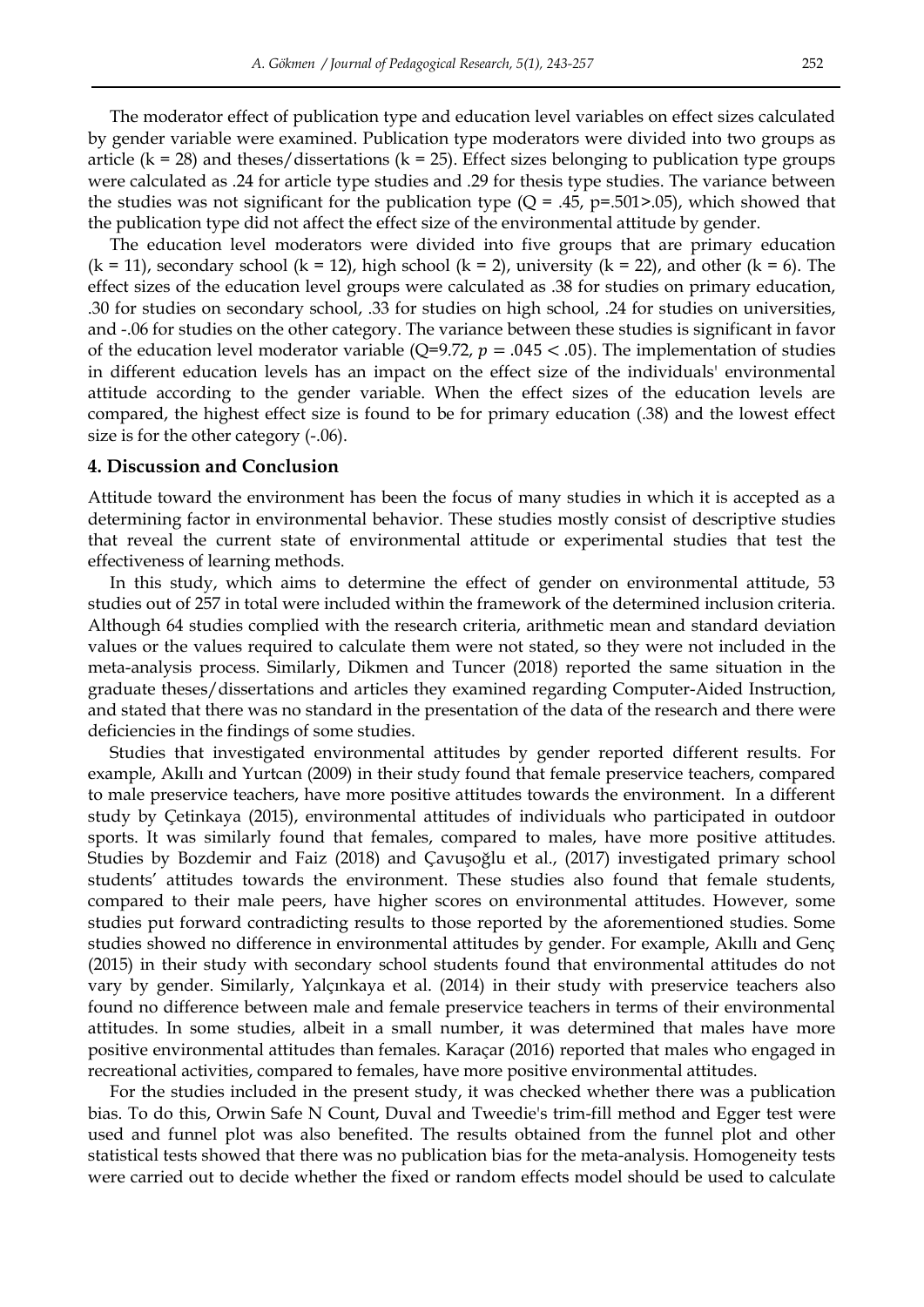the overall effect size in the study. As a result of homogeneity tests, random effects model was used due to the heterogeneity among the studies. According to the results obtained, the effect size of gender on environmental attitude was determined as .26. This result reveals that gender has a low level of effect on environmental attitude in favor of women. Gökçe and Sarıyar (2019) explained the reasons for female students to have a more positive attitude toward the environment than males under four different themes in their study: family, environmental factors, gender roles, and emotional and physiological characteristics. Females generally have more developed abilities of pity, responsibility and empathy than males (Beutel & Marini, 1995), which affects their sensitivity to the environment and environmental problems.

The gender-environment relationship between publication type or education level of the participant group of the studies was determined with the moderator analyses. According to the results, publication type, that is, whether the study is an article or a thesis/dissertation, did not affect environmental attitudes according to the gender variable. There are certain differences between a thesis and article in terms of their intention, focus, integrity, and target audience (Paltridge, 2017; Staller, 2019). Nevertheless, their processes of reporting results are similar. Also, theses on Educational Sciences are generally similar to articles of the same field. Besides, master's students are generally less experienced than doctoral students and article writers. However, if they follow the right steps, they can achieve very successful results. The environmental attitude of gender is not expected to change according to the publication type moderator, since the studies included in the study were selected based on certain criteria beforehand.

However, environmental attitude studies at different education levels differed according to the gender variable. The biggest difference was observed in the primary education. This result can be interpreted as that the effect of gender roles on environmental attitudes at younger ages is high and this difference decreases as the education levels increase. It is important to start environmental education at a young age. The results of the study indicate that an early start of environmental education is critical for children to develop a positive attitude toward the environment in the later stages of life and to raise them as responsible individuals (Grodzinska-Jurzcak et al., 2006; Turtle et al., 2015; Wilson, 1996).

#### **4.1. Suggestions**

Considering the results of the study, the following suggestions are made:

 $\triangleright$  The environmental attitudes of females are more positive than males. In this respect, it is recommended to combine environmental education with activities that will increase males' environmental attitudes and that are suitable for their physical and psychological structures. In that sense, recreation activities that include excitement and adventure can be planned and implemented, and their effects can be observed.

 $\triangleright$  The education level with the highest effect of gender on environmental attitude has been determined as the primary education. Students should be provided with practical activities that will improve their mental and physical health from an early age in touch with nature, and the relationships between environmental education and education programs should be strengthened.

 $\triangleright$  In most of the master's theses examined by the present study, some important statistical values or the information required to calculate these values were not included In this regard, it is recommended to provide training and support for graduate students at the institutes on statistical analyses.

 $\triangleright$  The present study investigated master's theses and doctoral dissertations that were included by the Council of Higher Education National Thesis Center articles that were included by the National Academic Network and Information Center database, which were all made between the years 2009 and 2019 in Tukey. Further studies can investigate other articles included by different indices and, in particular, make comparative analyses with results of studies made in different countries.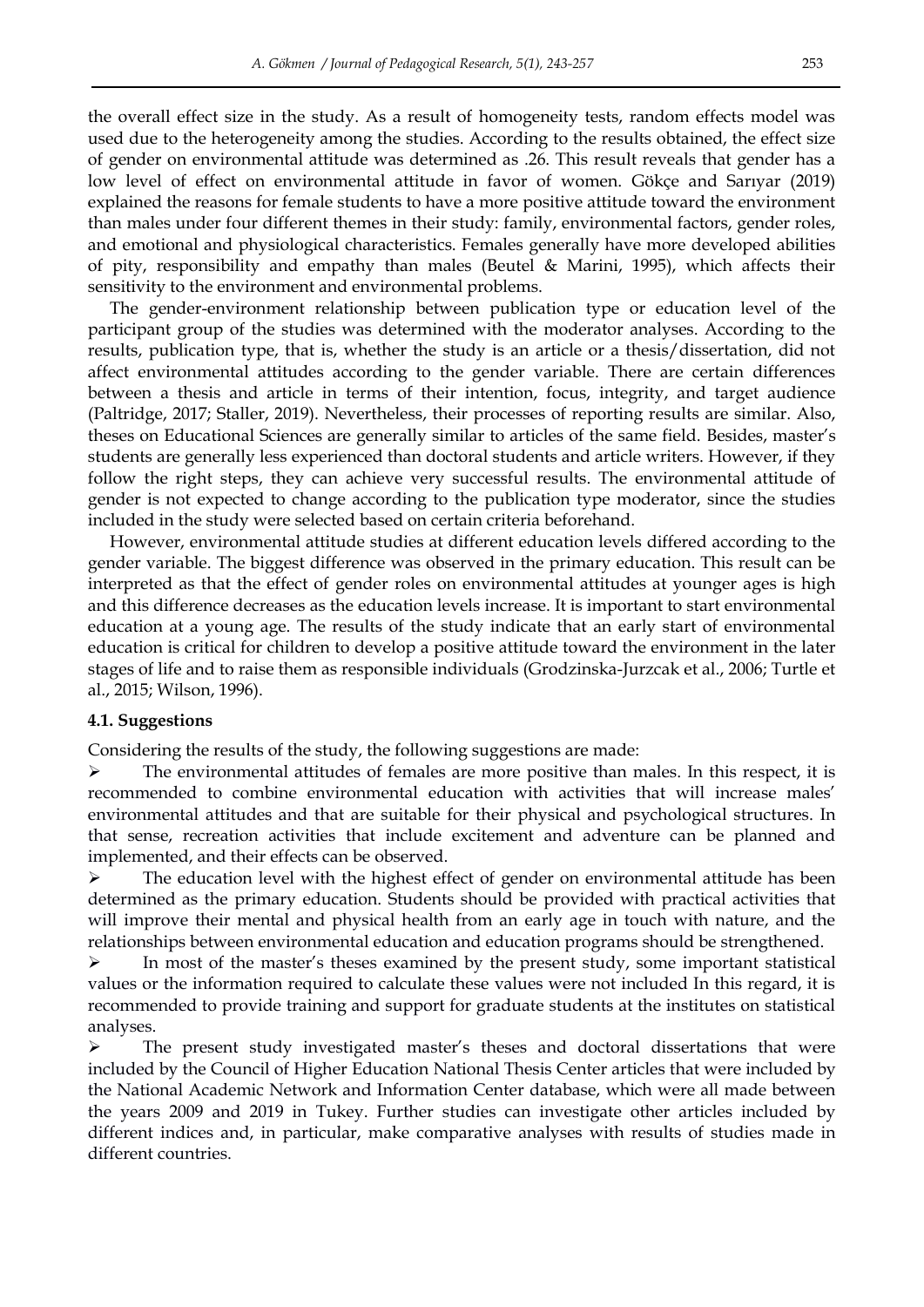#### **References**

(References marked with an "\*" indicate studies included in the meta-analysis.)

- Ajzen, I., & Fishbein, M. (1977). Attitude-behavior relations: A theoretical analysis and review of empirical research. *Psychological Bulletin, 84*(5), 888.
- Akande, S. O. (2009). Knowledge, perception, and attitudes of library personnel towards preservation of information resources in Nigerian Federal University Libraries. *Library Philosophy and Practice (e-journal),*  303, 1-8.
- \*Akıllı, M., & Genç, M. (2015). Examination of middle school students' sub-dimensions of environmental literacy in terms of various variables. *Sakarya University Journal of Education*, *5*(2), 81-97. <https://doi.org/10.19126/suje.87773>
- \*Akıllı, M., & Yurtcan, T. (2009). An Investigation of Prospective Science Teachers Attitudes Towards in Terms of Different Factors (Sample of Kazım Karabekir Education Faculty). *Erzincan University Journal of Education Faculty*, *11*(2), 119-131.
- Akyüz, E. (2020). *Çevre sorunlarında bilinmeyen 100 bilimsel gerçek* [100 unknown facts about environmental problems]*.* Astana.
- \*Arslan, S. (2011). *The influence of environment education on critical thinking and environmental attitude (Sakarya example)* [Unpublished master's thesis]. Sakarya University.
- \*Arslanyolu, K. (2010). *Investigation of elementary educatıon student's attitudes towards environment according to multiple ıntelligence theory* [Unpublished master's thesis]. Erzincan University.
- Başol-Göçmen, G. (2004). Meta-analizin genel bir değerlendirmesi [An overview of the meta-analysis.] *Sakarya University Journal of Education*, *7*,186-192.
- Beutel, A. M., & Marini, M. M. (1995). Gender and values. *American sociological review,* 436-448. <https://doi.org/10.2307/2096423>
- \*Bildik, G. (2011). *The influence of enviroment unit in the 7th grade on students tititude toward enviroment and their environment knowledge* [Unpublished master's thesis]. Gazi University.
- \*Bilgi, M. (2013). Developing and analysing a scale about attitudes of student teachers towards environmental challenges. *Fırat Üniversitesi Journal of Social Sciences*, *23*(2), 149-161.
- Borenstein, M., Hedges, L., Higgins, J., & Rothstein, H. (2013). *Comprehensive meta-analysis version 3.* Biostat.
- \*Bozdemir, H., & Faiz, M. (2018). Ecocentric, antropocentric and antipathetic attitudes of teacher candidates towards the environment. *Sakarya University Journal of Education*, *8*(1), 61-75. <https://doi.org/10.19126/suje.330546>
- \*Bulut, M. (2015). *A study on determining the level of knowledge, attitude, environmental risk perception of secondary school students* [Unpublished master's thesis]. Niğde University.
- Card, N. A. (2012). *Applied meta-analysis for social science research*. The Guilford.
- Cooper, H., Hedges, L. V., & Valentine, J. C. (Eds.). (2009). *The handbook of research synthesis and meta-analysis*. Sage.
- \*Coşanay, B. (2018). *Analysis of environmental attitudes of preschool children (five-six ages) in terms of child and teacher variables* [Unpublished master's thesis]. İnönü University.
- Crutzen, P. J., & Steffen, W. (2003). How long have we been in the Anthropocene Era? *Climate Change, 61*, 251-257.
- Cumming, G. (2012). *Understanding the new statistics*. Routledge, Taylor and Francis Group.
- \*Çavuşoğlu, F., Altay, B., Nuriyeva, G., & Öngör, B. (2017). Analysis of environment knowledge and attitudes of the primary school students. *Journal of Anatolia Nursing and Health Sciences*, *20*(4), 254-259.
- \*Çayır, Ş. (2016). *A comparative study of the environmental attitudes and solution ideas for environmental issues of gifted students with those of their peers* [Unpublished master's thesis]. Sakarya Universtiy.
- \*Çelik, S., Başaran T., Gökalp, M.R., Yeşildal M., & Han O. (2016). Nursing Department and Medical Faculty students' attitudes towards environmental problems. *Journal of Health Science and Profession, 3*(2), 91-98.
- \*Çetinkaya, G. (2015). Are environmental attitudes affected by outdoor sports participation a study on university students. *Spormetre Journal of Physical Education And Sport Sciences, 13*(2), 137-142.
- \*Çiftçi, S., & Cihangir, Ü. (2012). Primary school 4th and 5th grade scout lesson attitudes towards the environment. *Journal of Values Education*, *10*(23), 49-64.
- \*Çimen, H. (2019). *The investigation of science and classroom teacher candidates attitudes to sustainable environment* [Unpublished master's thesis]. Gazi University.
- Çoban, A. (2014). Doğa, toplum ve yöntem [Nature Society and Method]. In H. Reyhan, A. Mutlu, H. Doğan & A. S. Reyhan (Eds.), *Sosyal Çevre Bilimleri* [Social Environmental Sciences.] (pp. 15-35). Siyasal.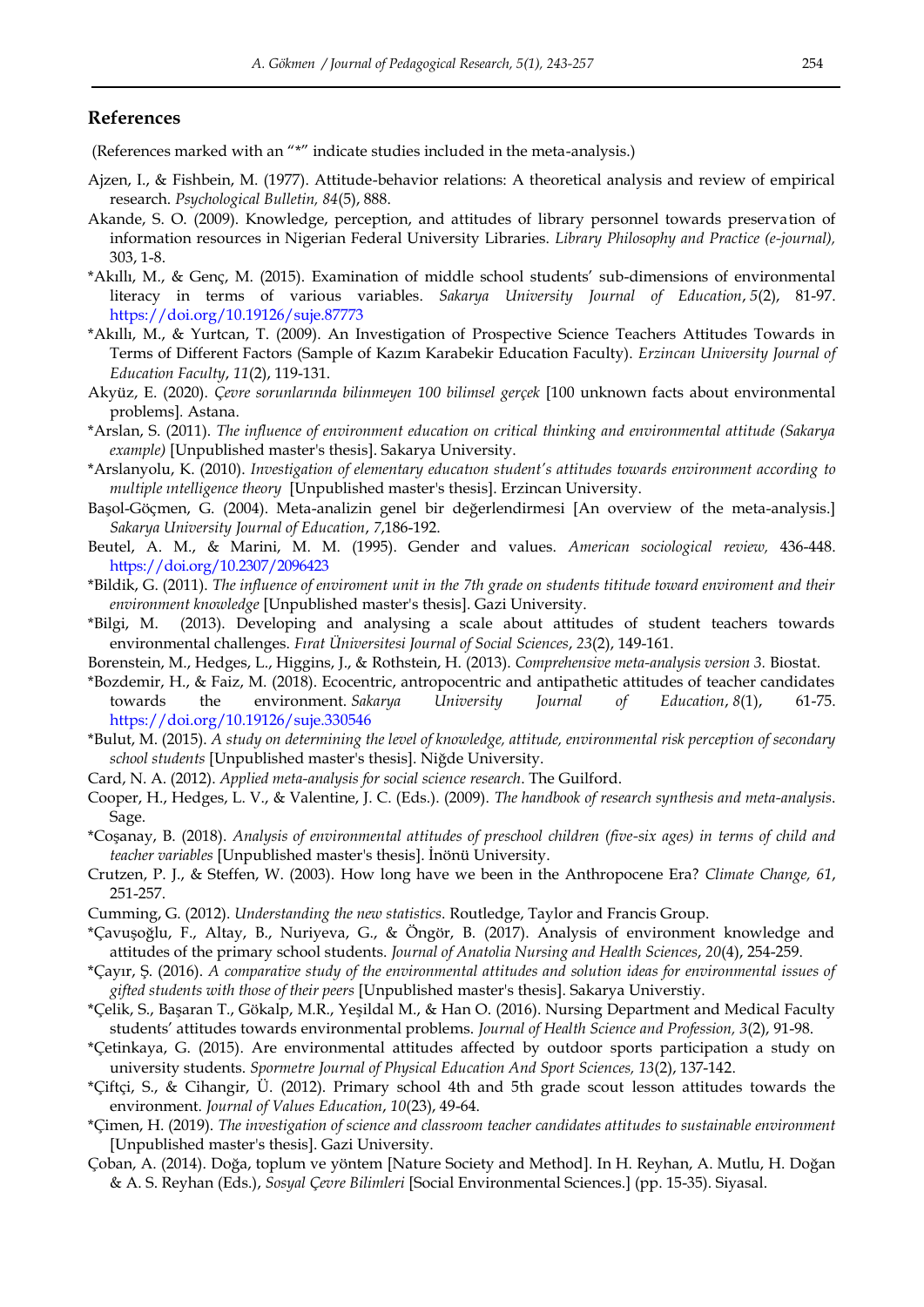- \*Daldal Geçgin, N. (2015). *The environmental perceptions of middle school students depending on their residential areas* [Unpublished master's thesis]. Gazi University.
- \*Demirtaş, F. (2016). *Examınation of the ecological footprint and sustainable envıronmental attitudes of eighth grade students in terms of different variables* [Unpublished master's thesis]. Adıyaman University.
- Dewey, J. (1996). *Democracy and education* (M. S. Otoran, Trans.). Başarı.
- Dikmen, M., & Tuncer, M. (2018). Bilgisayar destekli eğitimin öğrencilerin akademik başarıları üzerindeki etkisinin meta-analizi: Son 10 yılda yapılan çalışmaların incelenmesi [Meta-analysis of the effect of computer-assisted education on students' academic achievement: Examining the studies conducted in the last 10 years.] *Turkish Journal of Computer and Mathematics Education, 9*(1), 97-121. <https://doi.org/10.16949/turkbilmat.334733>
- \*Doğan, E. (2013). Knowledge levels and attitudes of prospective teachers and biologist candidates towards the environment. *Elementary Education Online*, *12*(2), 413-424.
- \*Doğan, İ., & Purutçuoğlu, E. (2017). The determination of the environmental awareness levels of social workers and their attitudes towards the environment. *The Journal of Turkish Social Research*, *21*(2), 389-405.
- Ekici, G., Gökmen, A., & Kurt, H. (2014). Determining student teachers' cognitive structure on the concept of ―computer‖. *Gazi Üniversitesi Journal of Gazi Educational Faculty, 34*(3), 357-401.
- Ellis, P.D. (2012). *The essential guide to effect sizes.* Cambridge University Press.
- \*Er, F. (2015). *Comparison of 8th grade students' attitudes towards the evironment in eco-schools and classical-schools and student views* [Unpublished master's thesis]. Gazi University.
- \*Erkal, S., Kilic, I., & Sahin, H. (2012). Comparison of environmental attitudes of university students determined via the new environmental paradigm scale according to the students' personal characteristics. *Eurasian Journal of Educational Research*, *49*, 21-39.
- Erol, G. H., & Gezer, K. (2006). Sınıf öğretmenligi öğretmen adaylarına cevreye ve cevre sorunlarına yönelik tutumları [Attitudes of primary school teacher candidates towards environment and environmental problems]. *International Journal of Environmental and Science Education, 1*, 65-77.
- Erten, S. (2005). Investigation of preservice preschool teachers' behaviors related to environmental awareness. *Hacettepe University Journal of Education Faculty, 28*, 91-100.
- \*Erten, S., & Aydoğdu, C. (2011). The ecocentric, anthropocentric and antipathhetic attitudes toward environment in Turkish and Azerbaijani students. *Hacettepe University Journal of Education*, *41*(41), 158- 169.
- European Space Agency (ESA). (2020). *Coronavirus lockdown leading to drop in pollution across Europe.*  [https://www.esa.int/Applications/Observing\\_the\\_Earth/Copernicus/Sentinel-](https://www.esa.int/Applications/Observing_the_Earth/Copernicus/Sentinel-5P/Coronavirus_lockdown_leading_to_drop_in_pollution_across_Europe)
- [5P/Coronavirus\\_lockdown\\_leading\\_to\\_drop\\_in\\_pollution\\_across\\_Europe](https://www.esa.int/Applications/Observing_the_Earth/Copernicus/Sentinel-5P/Coronavirus_lockdown_leading_to_drop_in_pollution_across_Europe)
- Gautier, C. (2014). *Oil, water and climate* (S. Genç, Trans.). TÜBİTAK.
- \*Genç, H. (2015). *Investigating pre-school children's attitudes towards environment through multiple intelligences*  [Unpublished master's thesis]. Necmettin Erbakan University.
- \*Gök, E. (2012). *A survey on elementaryschool students' environmental knowledge and environmental attitudes* [Unpublished master's thesis]. Necmettin Erbakan University.
- Gökçe, N., & Sarıyar, S. (2019). Reasons for the differentiation of the attitudes of female and male students towards the environment: teachers and parents opinions. *The Western Anatolia Journal of Educational Sciences, 10*(2), 131-145.
- Grodzinska-Jurzcak, M., Stepska, A., Nieszporek, K., & Bryda, G. (2006). Perception of environmental problems among pre-school children in Poland. *International Research in Geographical and Environmental Education, 15*(1), 62-76.<https://doi.org/10.2167/irgee187.0>
- Gülersoy, A. E., Dülger, İ., Dursun, E., Ay, D., & Duyal, D. (2020). What kind of environmental education? Some suggestions in the context of contemporary approaches. *Electronic Turkish Studies, 15*(5), 2357-2395. <https://dx.doi.org/10.7827/TurkishStudies.44074>
- Güney, S. (2000). *Davranış bilimleri* [Behavioral sciences]. Nobel.
- Güven, E. (2013). Development of environmental problems attitude scale and determination of teacher candidates' attitudes *Gazi University Journal of Gazi Educational Faculty 33*(2), 411-430.
- Güven, E., Kaplan, Z., Varinlioğlu, S., Sungur, K., Gül, K. S., Hamalosmanoğlu, M., & Bozkurt, O. (2014). Review of the studies about environmental education: Current status in Turkey. *Necatibey Faculty of Education Electronic Journal of Science and Mathematics Education, 8*(2), 1-18.
- Intergovernmental Panel on Climate Change [IPCC]. (2013). *Climate change 2013: The physical science basis*. <https://www.ipcc.ch/report/ar5/wg1/>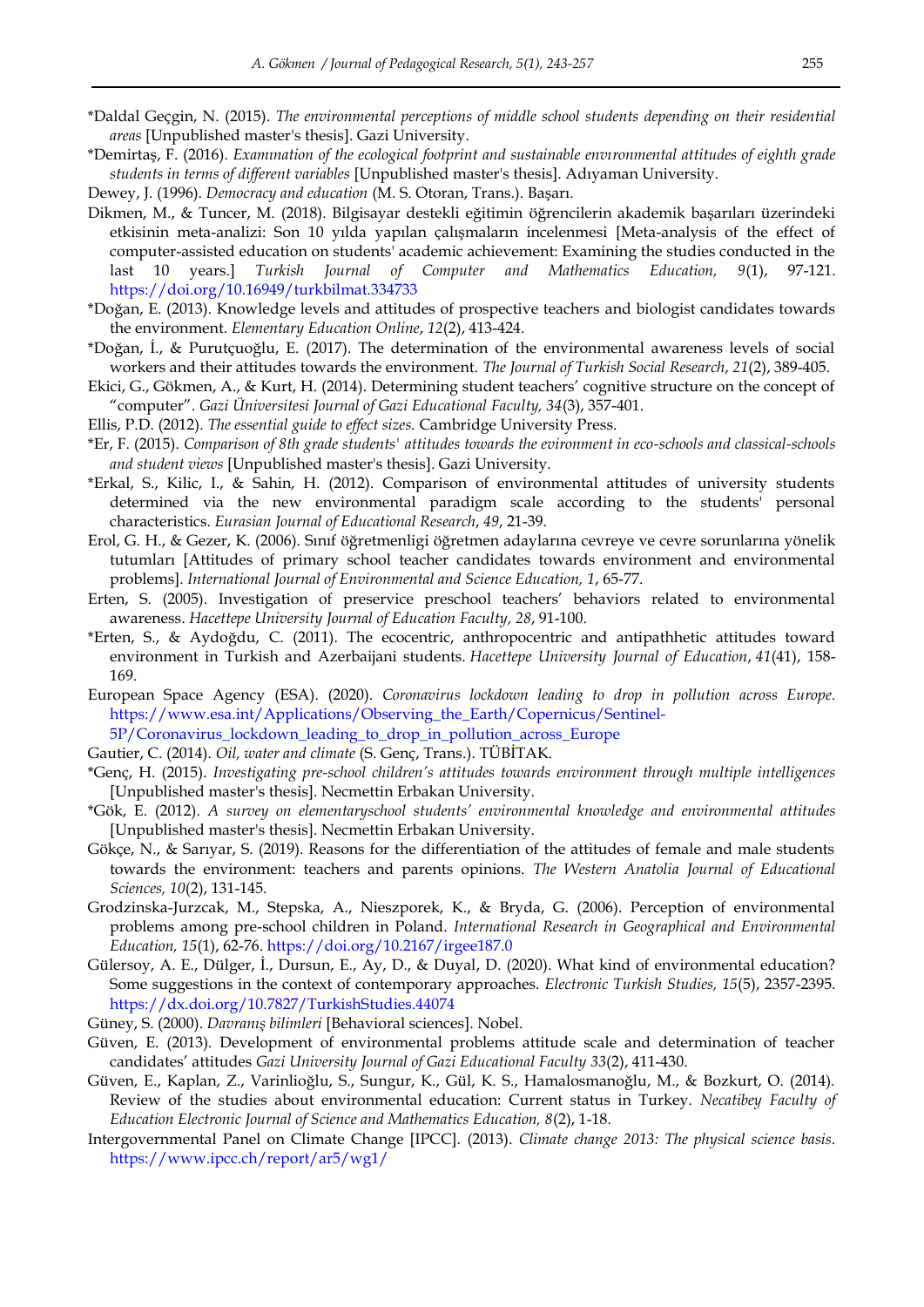- Iozzi, L. A. (1989). What research says to the educator: part two: environmental education and the affective domain. *The Journal of Environmental Education, 20*(4), 6-13.
- Kağıtçıbaşı, C. (2010). *Günümüzde insan ve insanlar: Sosyal psikolojiye giriş* [Man and people today: Introduction to social psychology]. Evrim.
- \*Kahyaoglu, M., & Ozgen, N. (2012). An investigation of pre-service teachers' attitudes towards environmental problems in terms of several variables. *Journal of Theoretical Educational Science*, *5*(2), 171- 185.
- \*Kanbak, A. (2015). Environmental attitudes and behaviors of college students: A case study conducted at a Kocaeli University. *Kocaeli University Journal of Social Science Institute, 30*, 77-90.
- \*Karaçar, E. (2016). *The effect of attitudes towards environment and destination image on re-visit intention in recreational activities: Sample of Ilgaz Mountain National Park* [Unpublished doctoral dissertation]. Gazi University.
- \*Kerem, Ö. (2014). *A research about secondary school students' knowledge of the environment and their attitudes towards the enviroment (Example of the province of Çanakkale)* [Unpublished master's thesis]. Çanakkale Onsekiz Mart University.
- \*Kılıç, N., Öğdüm, P., Düzgün, G., & Şeker, S. (2009). First and senior class Adnan Menderes University student's attitudes, towards environmental problems. *Kastamonu Education Journal*, *17*(1), 125-136.
- \*Kınalı, Ö. (2014). *Determining adults' knowledge and attitudes towards environmental protection: The sample of Foça* [Unpublished master's thesis]. Dokuz Eylül University.
- \*Kiraz, A., İlseven, S., & Sadrazam, E. (2012). Assessment of environmental awareness and sensitivity of TRNC Republican Assembly members and staff. *Eurasian Journal of Educational Research, 49*, 229-242.
- \*Köklünar, S. (2016). *The analyses of environmental attitudes of eighth grade primary school students* [Unpublished master's thesis]. Gaziosmanpaşa University.
- \*Nalçacı, A., & Beldağ, A . (2012). Identifying the environmental attitudes of 7th and 8th grade elementary students (Erzurum sample). *Eastern Geographical Review, 17*(28) , 141-154.
- National Aeronautics and Space Administration (NASA). (2020). *NASA probes environment, COVID-19 impacts, possible links.* [https://www.nasa.gov/feature/nasa-probes-environment-covid-19-impacts](https://www.nasa.gov/feature/nasa-probes-environment-covid-19-impacts-possible-links)[possible-links](https://www.nasa.gov/feature/nasa-probes-environment-covid-19-impacts-possible-links)
- \*Navruz, C. (2016). *Analysis of the environmental sensitivity of middle school students in rural areas (Erzincan Çayırlı district sample)* [Unpublished master's thesis]. Erzincan University.
- \*Oflaz, V. (2012). *Effects of project based learning on reservice science teachers' consciousnes towards environment and epistemological beliefs* [Unpublished master's thesis]. Pamukkale University.
- \*Öcal, T. (2013). Determination of the attitudes of prospective social studies teachers towards environmental problems. *lnternational Journal of Geography and Geography Education*, 27, 333-352.
- \*Öz Aydın, S., Şahin, S., & Korkmaz, T. (2013). Determination and comparison of elementary science, primary classroom and preschool teacher candidates' environmental attitude levels. *Necatibey Faculty of Education Electronic Journal of Science and Mathematics Education, 2*, 248-267. <http://dx.doi.org/10.12973/nefmed209>
- Özbey, Ö. F., & Şama, E. (2017). Investigation graduate environmental education in the context of theses published between the years 2012-2016. *Bartın University Journal of Faculty of Education*, *6*(1), 212-226.
- \*Özgürler, S. (2014). *Investigation of environmental literacy level and ecological footsprint of teacher candidates*  [Unpublished master's thesis]. Amasya University.
- Paltridge, B. (2017). Publishing from a dissertation. A book or articles? J. McKinley & H. Rose (Eds.), *Doing*  research in applied linguistics: Realities, dilemmas and solutions (pp. 243-252). Routledge.
- Petitti, D. B. (2000). *Meta-analysis, decision analysis, and cost-effectiveness analysis: methods for quantitative synthesis in medicine .* Oxford University Press.
- Petticrew, M., & Roberts, H. (2006). *Systematic reviews in the social sciences*. Blackwell Publishers.
- Pooley, J. A., & O'Connor, M. (2000). Environmental education and attitudes. *Environment and Behavior, 32*(5), 711-724.
- Rickinson, M. (2001). Learners and learning in environmental education: A critical review of the evidence. *Environmental Education, 7*(3), 207-320.
- \*Sadık, F., & Çakan, H . (2010). The environmental knowledge and attitude levels of the students of the biology department towards environmental problems. *Çukurova University Journal of Social Sciences Institute, 19*(1), 351-365.
- \*Sadık, F., & Sarı, M. (2010). Student teachers'attıtudes towards envıronmental problems and theır level of envıronmental knowledge. *Cukurova University Faculty of Education Journal*, *39*, 129-141.